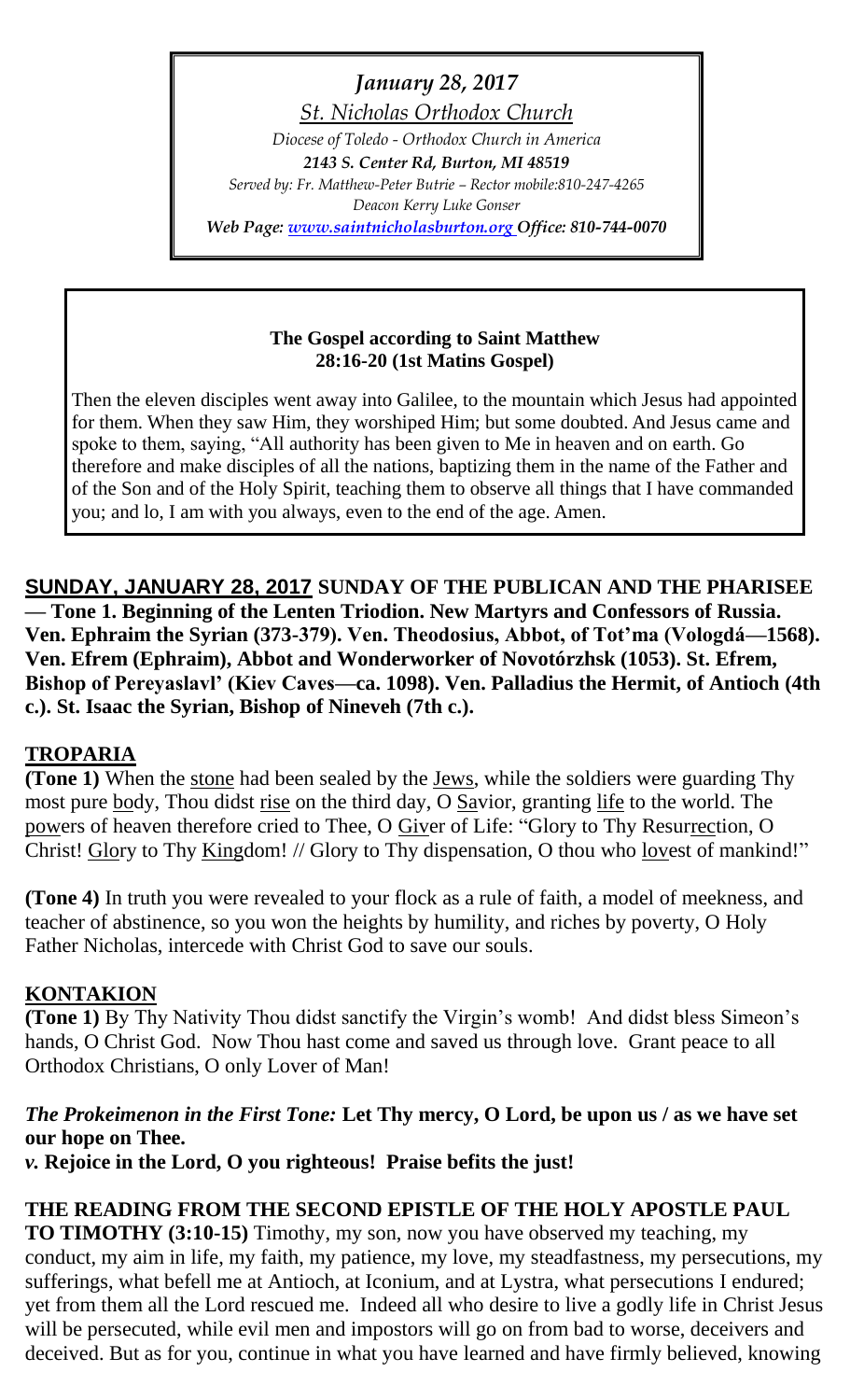from whom you learned it and how from childhood you have been acquainted with the sacred writings which are able to instruct you for salvation through faith in Christ Jesus.

## *Alleluia, Tone 1*

*v.* **God gives vengeance to me, and subdues people under me.**

*v.* **He magnifies the salvation of the king, and deals mercifully with His Christ, with David and his seed forever.**

## **THE HOLY GOSPEL ACCORDING TO LUKE (18:9-14)**

At that time Jesus spoke this parable to some who trusted in themselves that they were righteous, and despised others: "Two men went up into the temple to pray, one a Pharisee and the other a tax collector. The Pharisee stood and prayed thus with himself, 'God, I thank thee that I am not like other men, extortioners, unjust, adulterers, or even like this tax collector. I fast twice a week, I give tithes of all that I get.' But the tax collector, standing far off, would not even lift up his eyes to heaven, but beat his breast, saying, 'God, be merciful to me a sinner!' I tell you, this man went down to his house justified rather than the other; for everyone who exalts himself will be humbled, but he who humbles himself will be exalted."

## **COMMUNION HYMN**

Praise the Lord from the heavens, praise Him in the highest! Alleluia! Alleluia! Alleluia!

### **St. John Chrysostom**

I am insatiable, I do not wish many to be saved but all. And if but one be left in a perishing condition, I perish also, and deem that the Shepherd should be imitated who had ninety-nine sheep, and yet hastened after the one which had gone astray (Luke 15:4). How long will money last? How long this silver and gold? How long these draughts of wine? How long the flatteries of slaves? How long these goblets wreathed with garlands? How long these satanic drinking feasts, full of diabolical activity?

Do you not know that the present life is a sojourn in a far country? For are you a citizen? Nay, you are a wayfarer. Do you understand what I say? You are not a citizen, but you are a wayfarer, and a traveller. Say not: I have this city and that. No one has a city. The city is above. Present life is but a journey. We are journeying on every day, while nature is running its course. Some there are who store up goods on the way: some who bury jewellery on the road. Now when you enter an inn do you beautify the inn? Not so, but you eat and drink and hasten to depart. The present life is an inn: we have entered it, and we bring present life to a close: let us be eager to depart with a good hope, let us leave nothing here, that we may not lose it there. When you enter the inn, what do you say to the servant? Take care where you put away our things, that you do not leave anything behind here, that nothing may be lost, not even what is small and trifling, in order that we may carry everything back to our home. . . I say these things, and shall not cease saying them, causing continual pain, and dressing the wounds; and this not for the sake of the fallen, but of those who are still standing. For they have departed, and their career is ended, but those who are yet standing have gained a more secure position through their calamities. "What then," you say, "shall we do?" Do one thing only, hate riches, and love your life — cast away your goods; I do not say all of them, but cut off the superfluities. Be not covetous of other men's goods, strip not the widow, plunder not the orphan, seize not his house: I do not address myself to persons but to facts. But if any one's conscience attacks him, he himself is responsible for it, not my words. Why are you grasping where you bring ill-will upon yourself? Grasp where there is a crown to be gained. Strive to lay hold not of earth but of heaven. "The kingdom of Heaven belongs to violent men and men of violence take it by force" (Mt 11:12). Why do you lay hold of the poor man who reproaches you? Lay hold of Christ who praises you for it. Do you see your senselessness and madness? Do you lay hold of the poor man who has little? Christ says "lay hold of me; I thank you for it, lay hold of my kingdom and take it by violence." If you are minded to lay hold of an earthly kingdom, or rather if you are minded to have designs upon it you are punished; but in the case of the heavenly kingdom you are punished if you do not lay hold of it. Where worldly things are concerned there is ill-will, but where spiritual there is love. Meditate daily on these things, and if two days hence you see another riding in a chariot, arrayed in raiment of silk, and elated with pride, be not again dismayed and troubled. Praise not a rich man, but only him who lives in righteousness. Revile not a poor man, but learn to have an upright and accurate judgment in all things.

ခရွို့လ ခရွို့လ ခရွို့လ ခရွို့လ ခရွို့လ ခရွို့လ ခရွို့လ ခရွို့လ ခရွို့လ ခရွို့လ ခရွို့လ ခရွို့လ ခရွို့လ ခရွို့လ

### **CANDLE INTENTIONS FOR THE HEALTH AND BLESSINGS OF**

Fr. Tom, Fr. Dimitri, Deacon Anthony, Reggie, Allen, Deborah, Joann, Gloria, Luba, Kosta, Jimmy, Laurie, David, Helen, Anna, Walt, Zina, Vladimir, Nicolai, Dorothy, Michael, Nicolai, Allison, Stojan, Mira, Bosa, Jeanette, Nicholas, Margaret, Joseph, Gladys, Ted, Marlene, my family and friends Joe Tome Special Intention Joe Tome

Helen Popoff, Anna Branoff, Patsy Papalazarou & Eleni Servinis Alex & Magda Popoff